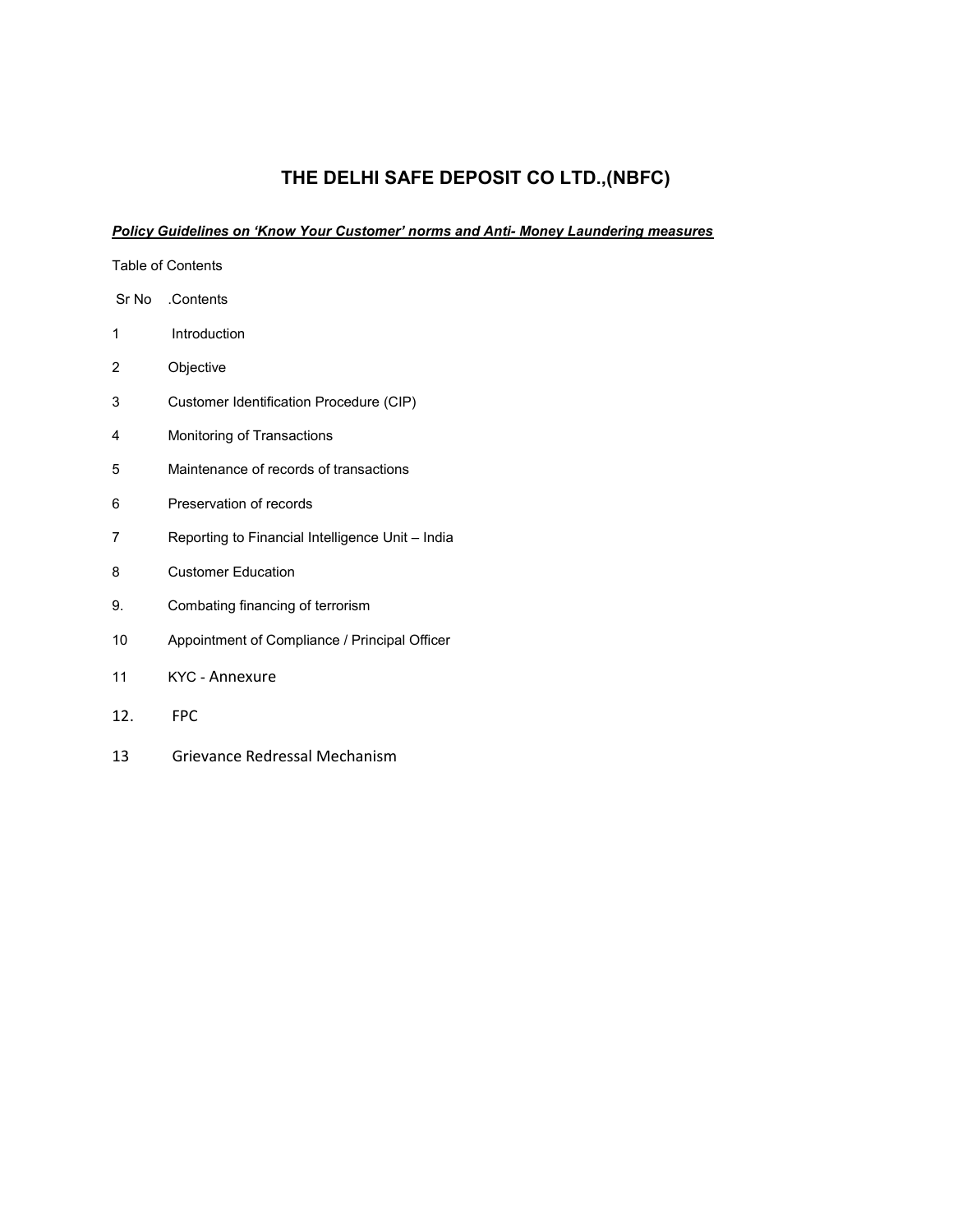### Introduction:

Reserve Bank of India (RBI) has issued guidelines on 'Know Your Customer' (KYC) Guidelines – Anti Money Laundering Standards for Non Banking Finance Companies (NBFCs) thereby setting standards for prevention of money laundering activities and corporate practices while dealing with their customers vide Circular Nos.: 10/2013-14 dated 01 July, 2013 and DBOD.AML.BC.NO.24/147.01.001./2013-14 Dated 01 July, 2013. The Company shall adopt all the best practices prescribed by RBI from time to time and shall make appropriate modifications if any necessary to this code to conform to the standards so prescribed. This policy is applicable to the company with related operational guidelines issued from time to time. The contents of the policy shall always be read in tandem/auto-corrected with the changes/modifications which shall be advised by RBI from time to time.

The Company endeavors to frame a proper policy framework on 'Know Your Customer' (KYC) and Anti- Money Laundering measures; The Company is committed for transparency and fairness in dealing with all stakeholders and in ensuring adherence to alt laws and regulations. The Company ensures that the information collected from the customer for any purpose would be kept as confidential and not divulge any details thereof for cross selling or any other purposes. The Company commits that information sought from the customer is relevant to the perceived risk, is not intrusive, and is inconformity with the guidelines issued in this regard. Any other information from the customer shall be sought separately with his /her consent and after effective rendering of services.

The company shall also communicate its KYC norms to its customers. The company shall ensure that the implementation of the KYC norms is the responsibility of the entire organisation. The company's Board of Directors and the management team are responsible for implementing the KYC norms hereinafter detailed, and also to ensure that its operations reflect its initiatives to prevent money laundering activities.

For the purpose of KYC policy, a 'Customer' shall be defined as:

- i) A person or entity that maintains and/or has a business relationship with the Company;
- ii) One on whose behalf such relationship is maintained (i.e. the beneficial owner);

# Objective:

The objective of KYC guidelines is to prevent the Company from being used, intentionally or unintentionally, by criminal elements for money laundering activities. KYC procedures also enable the Company to know/understand their customers and their financial dealings better which in turn help them manage their risks prudently.

The Company hereunder framing its KYC policies incorporating the following four key elements: (i) Customer Acceptance Policy

- (ii) Customer Identification Procedures;
- (iii) Monitoring of Transactions; and
- (iv) Risk management.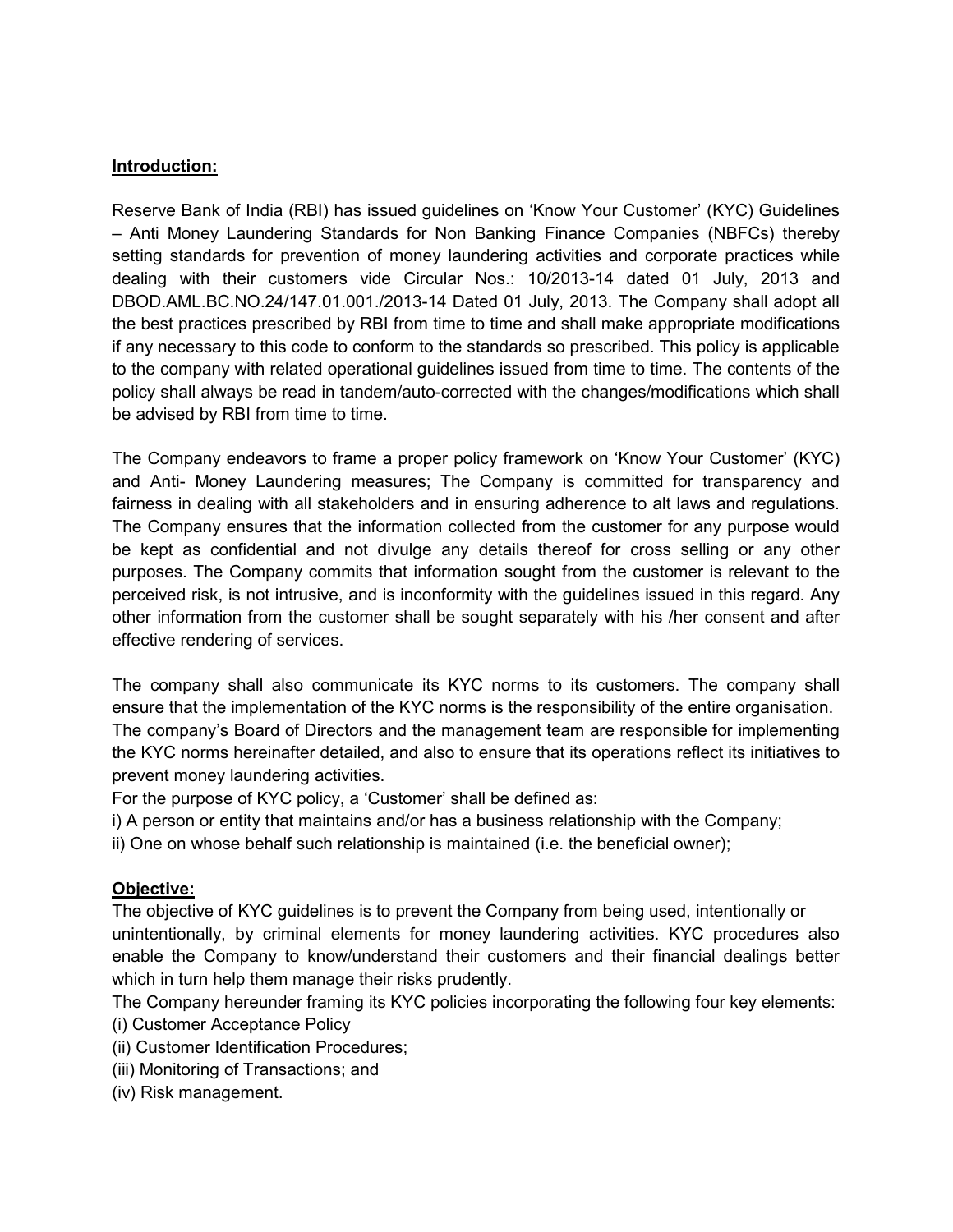# Customer Identification Procedure (CIP)

An indicative list of the nature and type of documents/information that shall be relied upon for customer identification. The documents requirements would be reviewed periodically as and when required for updation Customer Identification Procedure is to be carried out at different stages i.e.• While carrying out a financial transaction

### Monitoring of Transactions

Ongoing monitoring is an essential element of effective KYC procedures. The Company shall pay special attention to all complex, unusually large transactions and all unusual patterns which have no apparent economic or visible lawful purpose. All the company's loans are EMI based loans on all categories of borrowers. Hence the transactions with the company are purely shall be restricted to the EMI payable over the tenor of the loan. The permanent correct address shall mean the address at which a person usually resides and can be taken as the address as mentioned in a utility bill or any other document accepted by the company for verification of the address of the customer. In case utility bill is not in the name of the customer but is close relative: wife, son, daughter and parents etc. who live with their husband, father/mother and son, the company shall obtain an identity document and a utility bill of the relative with whom the prospective customer is living along with a declaration from the relative that the said person (prospective customer) is a relative and is staying with him/her.

The Company shall ensure to maintain proper record of all cash transactions. Section 3 of the prevention of Money Laundering (PML) Act 2002 has defined the "offence of money laundering" as under:

"Whosoever directly or indirectly attempts to indulge or knowingly assists or knowingly is a party or is actually involved in any process or activity connected with the proceeds of crime and projecting it as untainted property shall be guilty of offence of money laundering".

The Company shall adopt the guidelines issued by RBI for Prevention of Money Laundering. All transactions of cash and suspicious as required under PML Act 2002 shall be reported to FIU from time to time. The Principal Officer specified by the company shall ensure that such reporting system is in place and shall monitor receipt of the reports. The name of the Principal Officer shall be specified by the Executive Director of the company from time to time.

All transactions of suspicious nature and / or any other type of transaction notified under section '12 of the PML Act, 2002, shall be reported to the appropriate law enforcement authority by the Principal Officer.

### Maintenance of records of transactions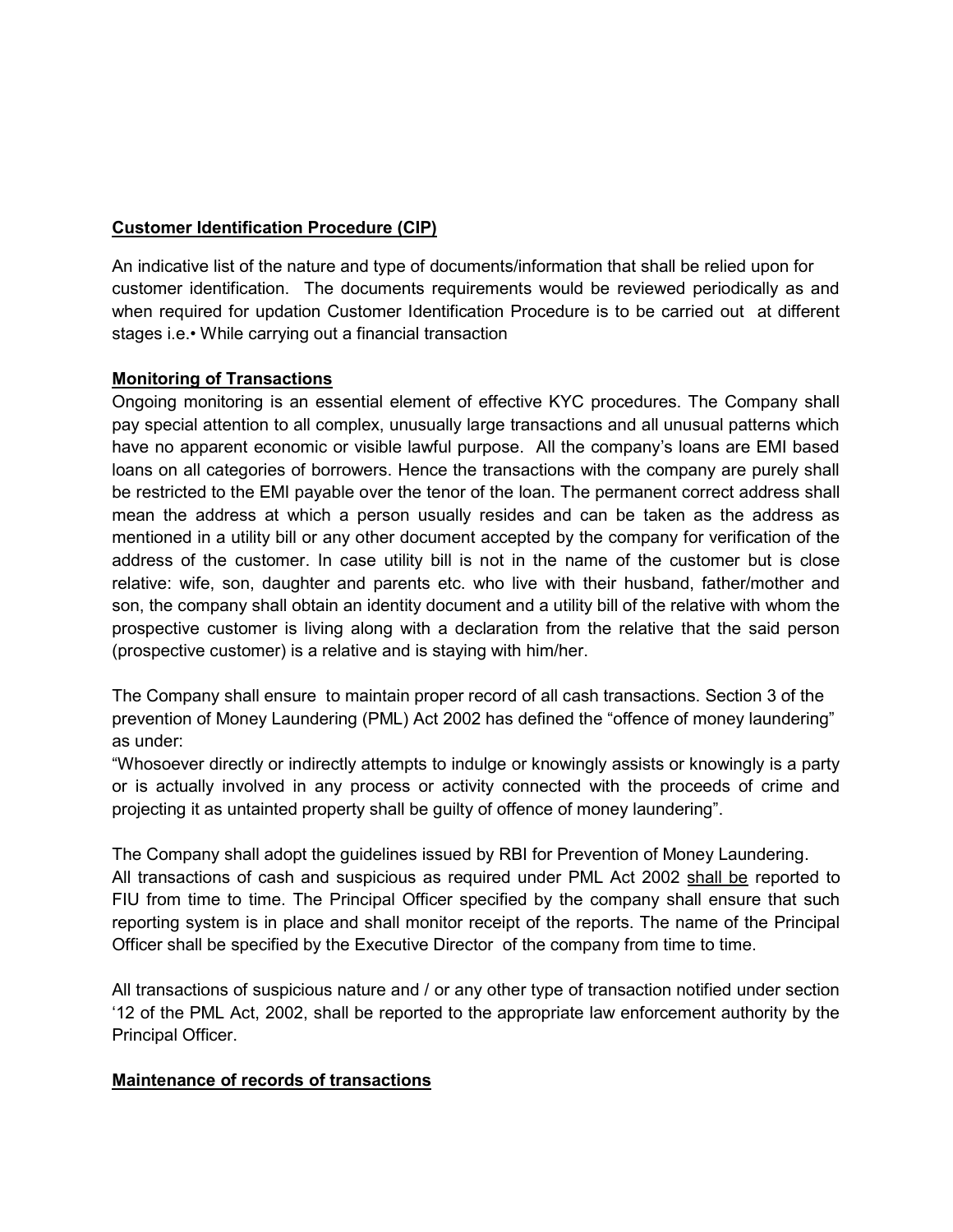The Company shall introduce a system of maintaining proper record of transactions prescribed under rule 3, as mentioned below:

i)all cash transactions of the value of more than rupees ten lakh or its equivalent in foreign currency;

ii)all series of cash transactions integrally connected to each other which have been valued below rupees ten lakh or its equivalent in foreign currency where such series of transactions have taken place within a month and the aggregate value of such transactions exceeds rupees ten lakh;

iii)all cash transactions where forged or counterfeit currency notes or bank notes have been used as genuine and where any forgery of a valuable security has taken place;

iv)all suspicious transactions whether or not made in cash and in manner as mentioned in the Rules framed by Government of India under the Prevention of Money Laundering Act, 2002.

# Preservation of records

The Company shall maintain the following information in respect of transactions referred to in rule 3:

i)the nature of the transactions;

ii)the amount of the transaction and the currency in which it was denominated;

iii)the date on which the transaction was conducted; and

iv)the parties to the transaction.

The company shall take appropriate steps to evolve a system for proper maintenance and preservation of account information in a manner that allows data to be retrieved easily and

quickly whenever required or when requested by the competent authorities. Further, the company shall maintain for at least ten years from the date of cessation of transaction between the company and the client, all necessary records of transactions, both domestic or international, which shall permit reconstruction of individual transactions (including the amounts and types of currency involved if any) so as to provide, if necessary, evidence for prosecution of persons involved in criminal activity.

The company shall ensure that records pertaining to the identification of the customer and his address (e.g. copies of documents like passports, identity cards, driving licenses, PAN, utility bills etc.) obtained while opening the account and during the course of transaction, are properly preserved for at least ten years. The identification records and transaction data shall be made available to the competent authorities upon request.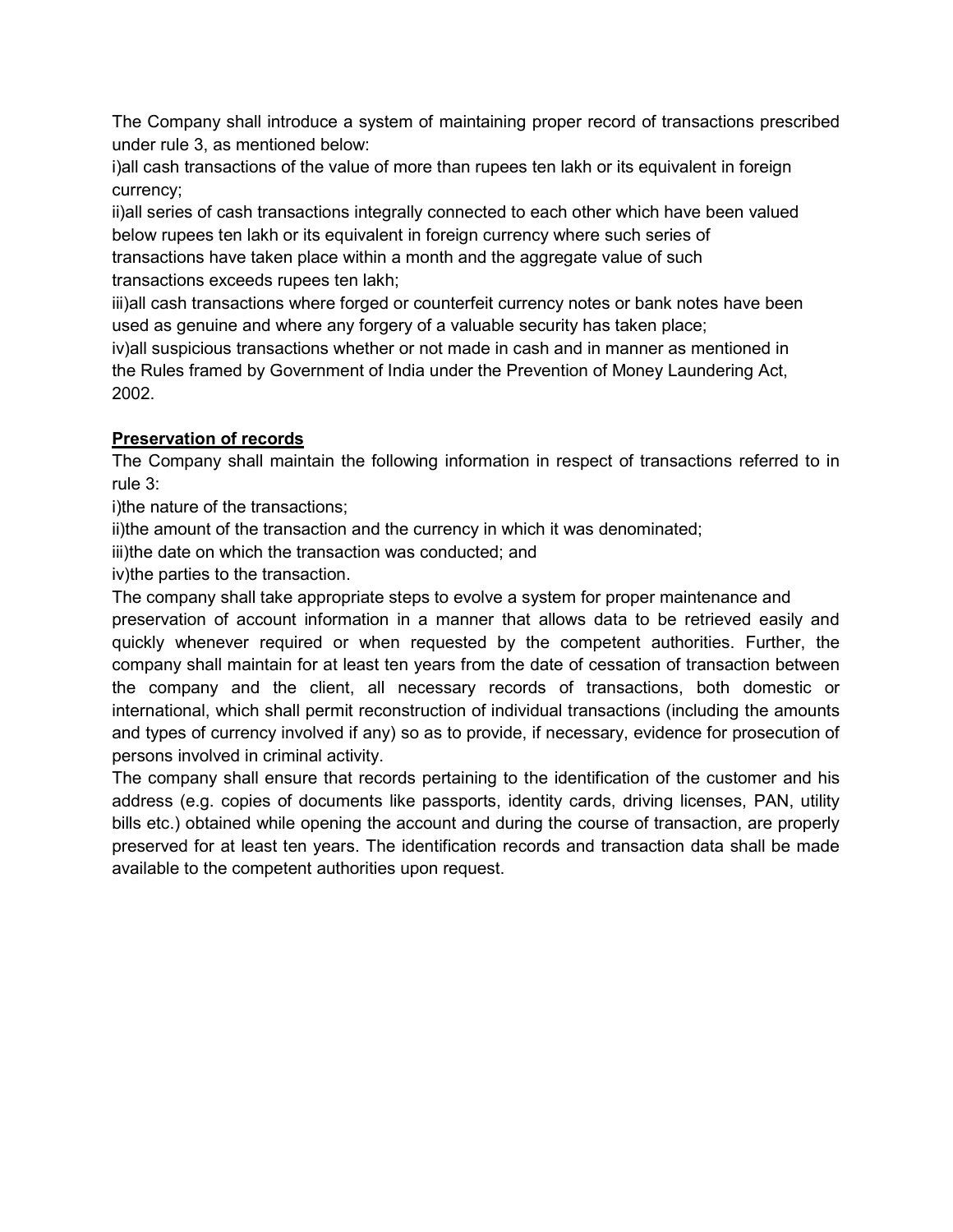## Reporting to Financial Intelligence Unit-India

In terms of the PMLA rules, the company shall report information relating to cash and suspicious transactions to the Director, Financial Intelligence Unit-India (FIU-IND) .The Company shall adopt the format prescribed; follow timelines, guidelines on the compilation and manner/procedure of submission of the reports to FIU-IND. The company shall initiate urgent steps to ensure electronic filing of cash transaction report (CTR) .The Company shall not put any restrictions on operations in the accounts where an STR has been made. However, it shall be ensured that there is no tipping off to the customer at any level. For determining integrally connected cash transactions, NBFCs shall take into account all individual cash transactions in an account during a calendar month, where either debit or credit summation, computed separately, exceeds Rupees ten lakh during the month.

All cash transactions, where forged or counterfeit Indian currency notes have been used as genuine shall be reported by the Principal Officer to FIU-IND immediately. These cash transactions shall also include transactions where forgery of valuable security or documents has taken place and may be reported to FIU-IND in plain text form.

### Customer Education

Implementation of KYC procedures requires the Company to demand certain information from customers which shall be of personal nature or which have hitherto never been called for. This may sometimes lead to a lot of questioning by the customer as to the motive and purpose of collecting such information. The Company shall prepare specific letter so as to educate the customer. The front desk staffs shall be specially trained to handle such situations while dealing with customers.

### Combating financing of terrorism

a) In terms of PMLA Rules, suspicious transaction shall include inter alia transactions which give rise to a reasonable ground of suspicion that these may involve financing of the activities relating to terrorism. The company, therefore, shall develop suitable mechanism through appropriate policy framework for enhanced monitoring of accounts suspected of having terrorist links and swift identification of the transactions and making suitable reports to the Financial Intelligence Unit – India (FIU-IND) on priority.

b) As and when list of individuals and entities, approved by Security Council Committee established pursuant to various United Nations' Security Council Resolutions (UNSCRs), is circulated by Reserve Bank, the company shall ensure to update the consolidated list of individuals and entities as circulated by Reserve Bank. Further, the updated list of such individuals/entities shall be accessed in the United Nations website at :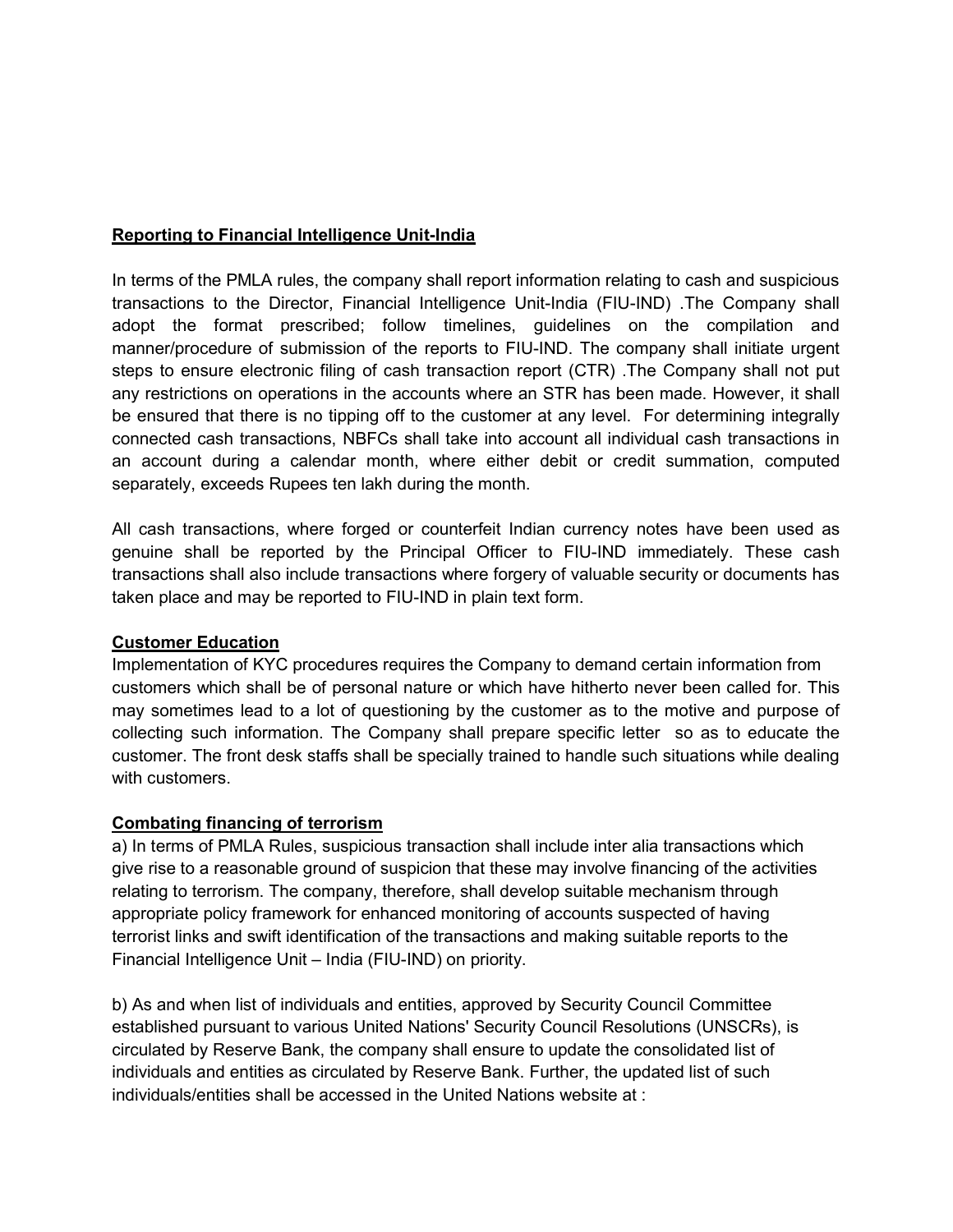http://www.un.org/sc/committees/1267/consolist.shtml. The company shall before doing any transaction, ensure that the name/s of the proposed customer does not appear in the list. Further, the company shall scan all existing accounts to ensure that no account is held by or linked to any of the entities or individuals included in the list. Full details of accounts bearing resemblance with any of the individuals/entities in the list shall be immediately be intimated to RBI and FIU-IND. KYC norms/AML standards/CFT measures have been prescribed to ensure that criminals are not allowed to misuse the financial channels.

The company shall take into account risks arising from the deficiencies in AML/CFT regime of countries of Iran, Angola, Democratic People's Republic of Korea (DPRK), Ecuador, Ethiopia, Pakistan, Turkmenistan and Sao Tome and Principe and list of countries circulated by RBI from time to time.

# Appointment of Compliance/Principal Officer

The Company has appointed Ms Kavita Kalwaney and designated her as Compliance/Principal Officer. Compliance/Principal Officer of the Company and shall be responsible for monitoring and reporting of all transactions and sharing of information as required under the law.

This document is the property of the Company. It contains information that is internal to the company and is of competitive value and sensitive in nature. All employees must treat its contents as confidential and keep it secure.

# Annexure — I

Customer Identification Procedure Features to be verified and documents that shall be obtained from customers

# KYC CHECKLIST

Features to be verified and documents that shall be obtained from customers: Features Documents Identity Proof (Individual) Passport Photo PAN card Voter's Identity Card Driving license Employee ID card (MNCs / PSUs / Public Limited Companies/Other Government companies Defence ID Card Address Proof -(Individual) Telephone Bill Life Insurance Premium receipt of any insurer ( Policy shall be minimum 12 months in force) Post paid Piped gas connection bill showing consumption and full address Electricity Bill Voter's Identity Card Passport Bank Passbook/ Latest Bank Account Statement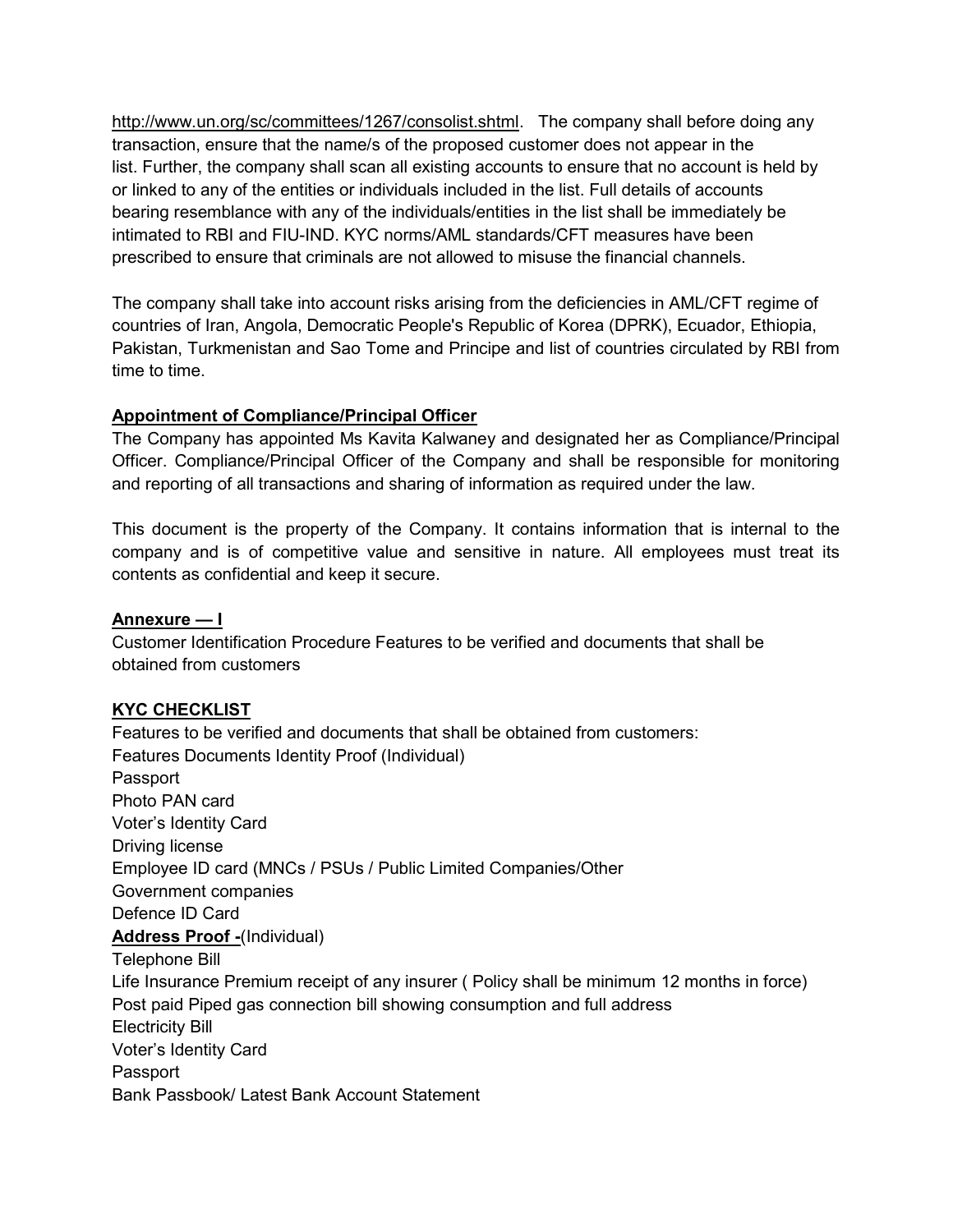(first page of the same with full address mentioned which matches with the applicant's address as per the Application form). In case of a Bank Passbook, the page showing the latest banking transaction shall be taken on record.

All utility bills and credit card statements shall be less then 3 months old

# For Partnership firms, Partnership Deed or Certificate of Registration from Registrar of firms in case the firm is registered

For Companies, MOA & AOA along with Certificate of Incorporation. In case of Public Limited Company, Certificate of Commencement of Business also to be taken.

PAN Card of partnership firm or companies can be taken as proof of existence.(In this case separate proof of registered address needs to be taken)

Sales tax registration Certificate

Shop & Establishment Certificate

Factory Registration Certificate

SSI Registration Certificate

Importer - Exporter Code Certificate

VAT / Service Tax Registration Certificate.

b) Proof of Operating

# Address

Telephone Bill / Electricity Bill in the name of the entity

Leave & License agreement in the name of the entity if the entity is

operating its business from a rented premises & the agreement is

registered / notarized. Wherever notarized Leave & License

agreement is taken, the notarization shall be in original & the

agreement shall be executed on a stamp paper as per the respective

State Stamp Act (mail already circulated to all in the past on the

same)

IT Assessment Order

Pan Intimation letter

Acknowledged ITR of the entity

Latest Bank Account Statement in the name of the Entity with full

address mentioned which matches with the entity's address as per

the Application form along with Banker's Verification of the Authorized Signatory of the entity In case of Self Proprietorship concerns, proof of the operating address could be taken in the individual's name as long as the Office FI is positive at the address from where the individual is operating his business. This shall match with the office address given by the individual as per the Application form.

c) Trust/Society Certificate of registration, if registered Trust Deed/ Constitutional Documents of the trust / Society

d) Signature verification of the Authorized Signatory of the Entity

# Annexure - II

Customer Identification Requirements – Indicative Guidelines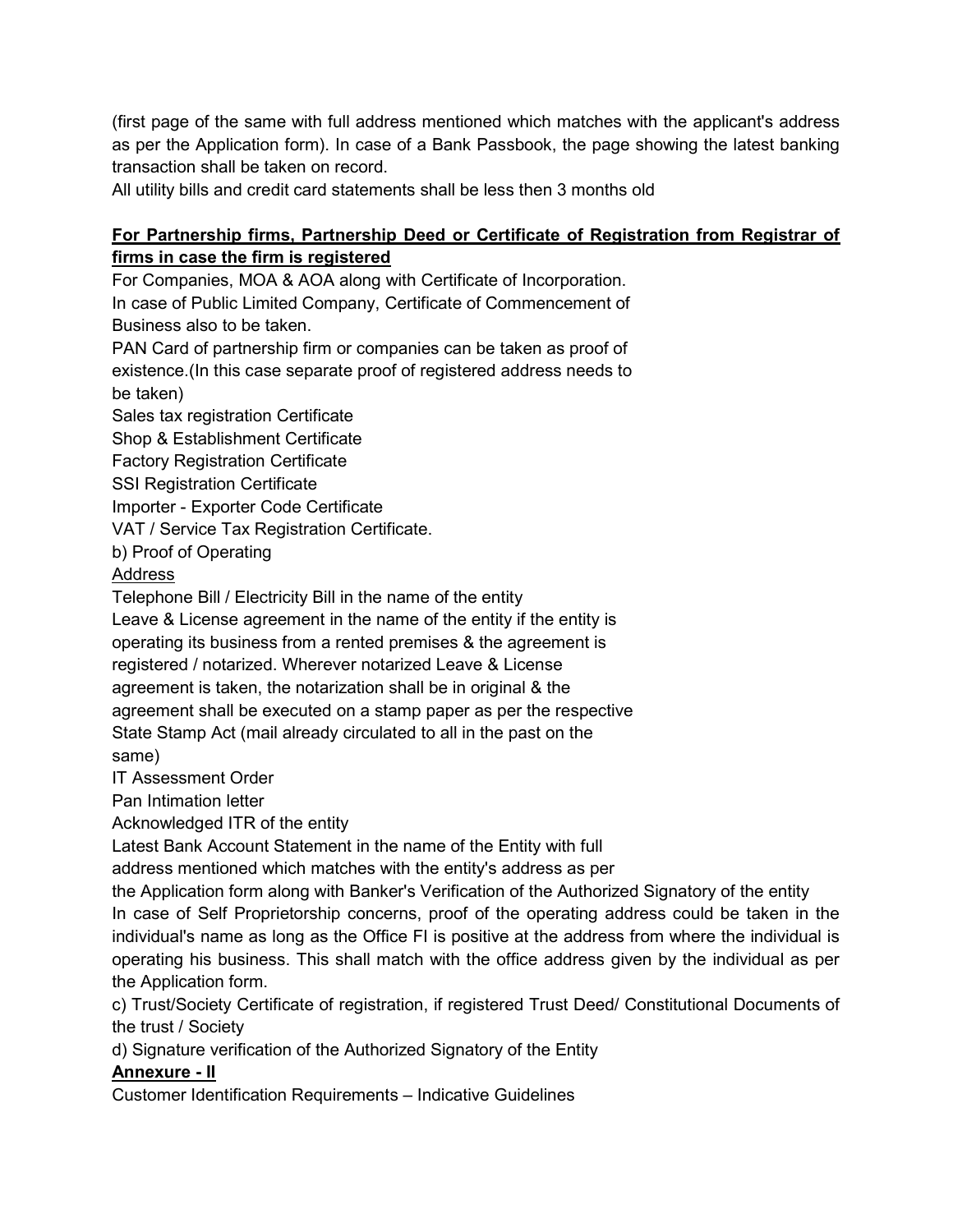#### Trust/Nominee or Fiduciary Accounts

There exists the possibility that trust/nominee or fiduciary accounts can be used to circumvent the customer identification procedures. Company shall determine whether the customer is acting on behalf of another person as trustee/nominee or any other intermediary. If so, Company may insist on receipt of satisfactory evidence of the identity of the intermediaries and of the persons on whose behalf they are acting, as also obtain details of the nature of the trust or other arrangements in place. Company shall take reasonable precautions to verify the identity of the trustees and the settlors of trust (including any person settling assets into the trust), grantors, protectors, beneficiaries and signatories.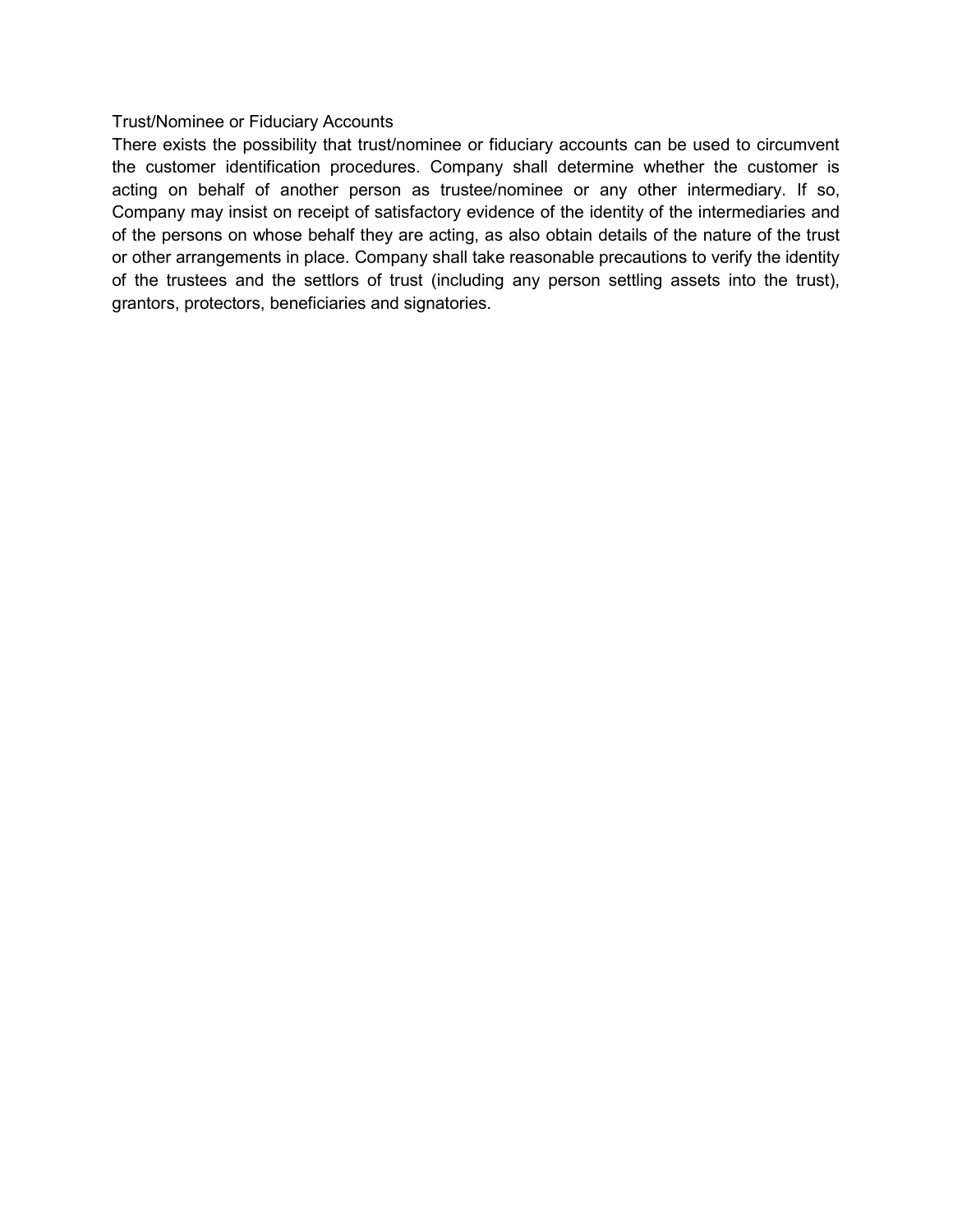### THE DELHI SAFE DEPOSIT CO LTD.,(NBFC) GUIDELINES ON FAIR PRACTICE CODE

## The Reserve Bank of India vide its circular dated February 18,2013

In order to set out Fair Lending Practices in a transparent manner, as per RBI guidelines,our Company has decided the following as Lenders' Fair Practices Code:-

- ❖ Applications for loans and their processing.
- Loan appraisal and terms / conditions
- Disbursement of Loans including changes in terms and conditions
- ❖ Post disbursement supervision
- ❖ General
- ❖ Grievance Redressal Mechanism

# Application for loans and their processing:-

At the time of applying for the loan, we will provide information about the interest rate applicable, charges for processing of proposals, pre-payment charges, documentation charges, commitment charges, godown verification charges, charges for placing notes for modification in terms & conditions, commission for non-fund based limits and any other matter which affects the interest of the borrower. We will also inform the `all-incost' to the customer with regard to the loan requested.

On receipt of completed application in all aspects, the received application forms will be duly acknowledged. If additional details / documents required, we would intimate the same to the applicant.

| The loan applications will be disposed as detailed below:- |                |
|------------------------------------------------------------|----------------|
| Upto Rs.25,000/-                                           | Within 2 weeks |
| Beyond $Rs.25,000/-$ and upto $Rs.1.00$ crore $-$ fresh    | Within 3 weeks |
| limits and increase in limits for existing units           |                |
| ROI(flat) per annum                                        | 9% TO 11.5%    |
| Management Fee(1 time)                                     | 0% to 2.5%     |
| Taxes                                                      | as applicable  |
| <b>Foreclosure Charges</b>                                 | 3%(negotiable) |

The above time frame for disposal of applications is from the date of receipt of loan application complete in all respects.

The Company reserves the right to either sanction or reject the loan applications.

# Loan appraisal and terms and conditions:-

In accordance with Company's prescribed appraisal norms under various aspects, the loan application will be considered based on the merits of the request.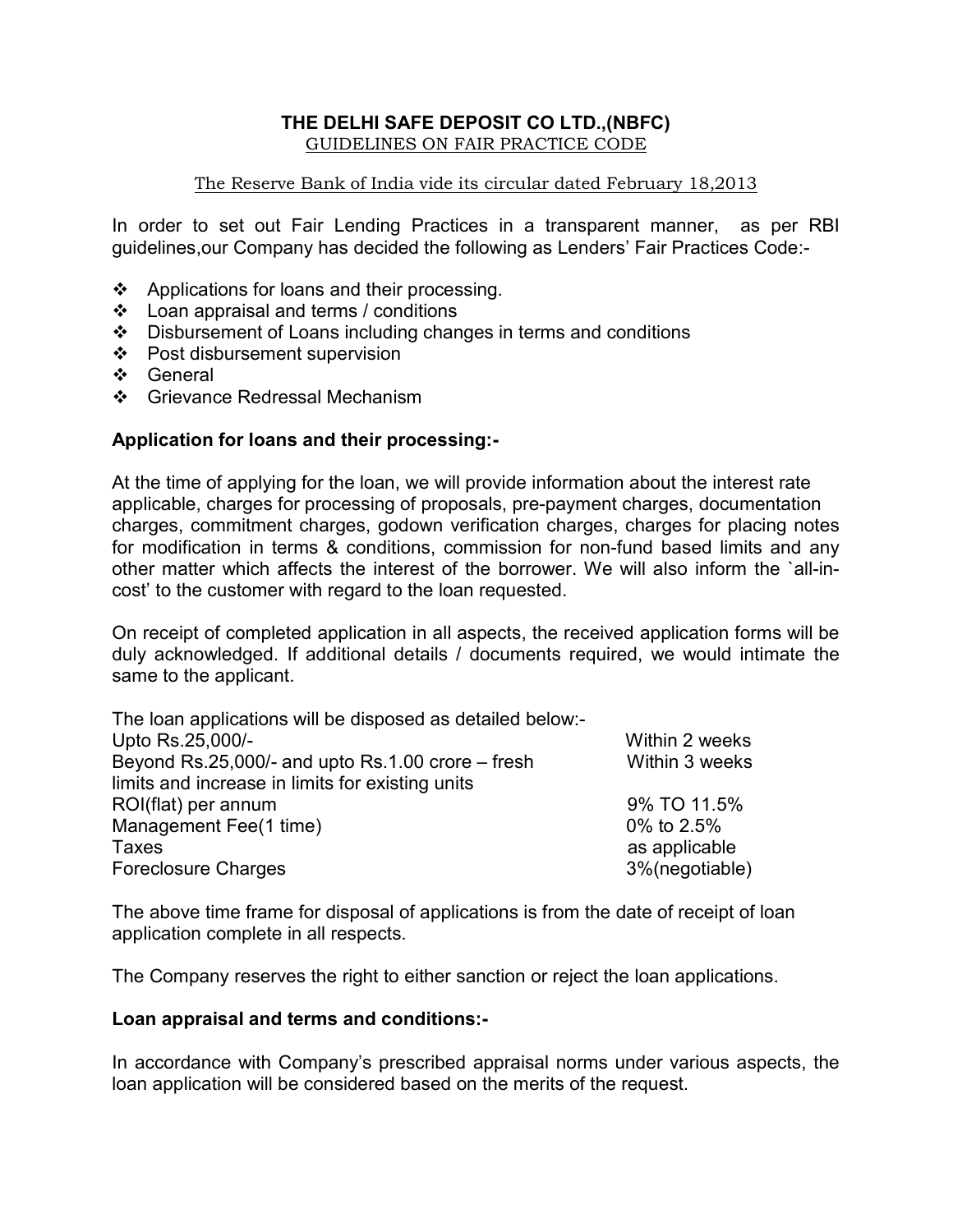On sanction of loan, the same would be communicated to the applicant alongwith the terms and conditions. If the applicant accepts all the terms and conditions, the applicant and guarantor should sign on the copy of the sanction communication as a token of their acceptance. Modifications in the terms and conditions will be considered based on the request received from the applicant on merits.

The copy of the loan agreement along with all enclosures quoted in the loan agreement would be furnished to the borrower within 1 month of disbursement of loans.

There is no obligation to consider further requirements of the borrowers without proper review / assessment.

# Disbursement of loans including changes in terms and conditions:-

The sanctioned loans will be disbursed within 1 month on total compliance of terms and conditions and execution of loan documents governing such sanction.

We will also provide the information about the penalties liable in case of nonobservance /violation of any of the terms and conditions governing the loan enjoyed.

We will inform the change in rate of interest and changes in fees and charges and same will be effected only prospectively.

# Post Disbursement Supervision:-

The business place and godowns are verified as per the Company's extant guidelines periodically in such a way that, it will not affect the day-to-day operations of the business. All the assets hypothecated / pledged / mortgaged are subject to inspection as per Company's guidelines.

Before taking decision to recall / accelerate payment or demand performance under the agreement or seeking additional securities, the Company would give reasonable notice to the borrower.

Once all the loan accounts are closed and if there are no direct and indirect liabilities from the borrower / guarantors all the securities would be released subject to obtention of permission from appropriate authority. If the borrower has any other direct or indirect liability to the Company, the right of set off will be exercised after giving due notice to the borrower in writing which gives the full particulars about the liabilities and securities entitled to be retained till the relevant claim is settled.

# General

Company would restrain from interference in the affairs of the borrowers except for what is provided in the terms and conditions of the loan sanction documents. This is not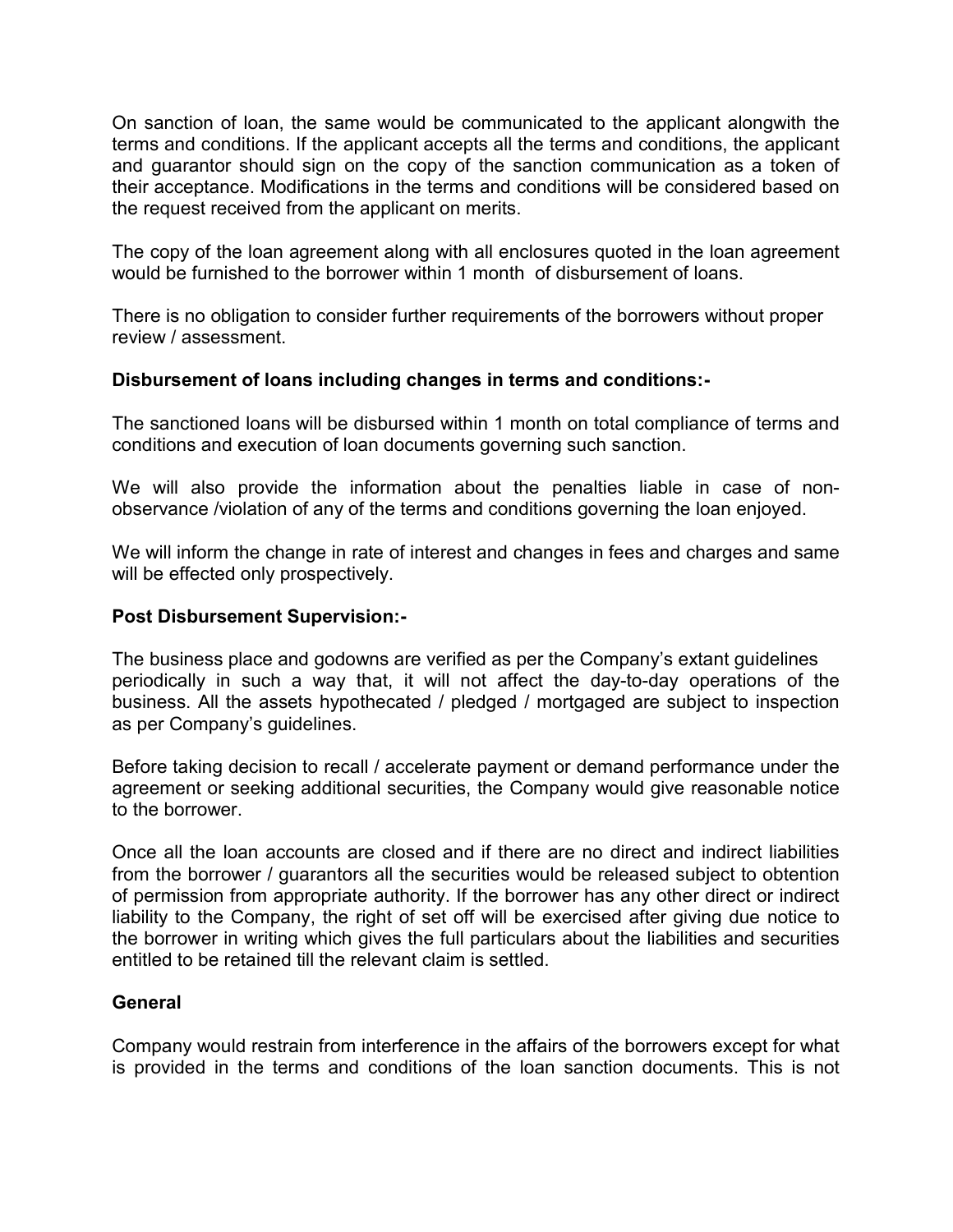applicable to the borrowers who have not disclosed vital information to the Company which will affect the lending decision.

Company would not discriminate the applications on grounds of sex, caste and religion in the matter of lending.

In the matter of recovery of loans, the Company functionaries will take appropriate steps for recovery of the loan in such a way that there is no undue harassment to the borrower. The recovery proceedings will be made within the legal framework.

In case of receipt of request for transfer of borrowal accounts, either from the borrower /from Company / Financial Institution, which proposes to take-over the account, the Company's consent or otherwise shall be conveyed within 21 days from the date of receipt of request subject to applicable penalties.

#### Grievance Redressal Mechanism:-

In case of any grievance / complaint, the applicant / borrowers can inform in writing to the Executive Director / Whole time Director the respective Region and General Manager (Credit) at Head Office.

The compliance / grievance would be resolved as per the Company's extant guidelines within a period of 45 days.

In order to enhance the value and relevance to the borrowers, this code would be reviewed from time to time.

GRIEVANCE REDRESSAL OFFICER:

| 1. Mr Vijay Kumar Gupta       | 2.Mr Vikramajit Seth          | <b>RBI-OFFICER INCHARGE</b>    |
|-------------------------------|-------------------------------|--------------------------------|
| Managing Director/CEO         | Whole-time Director           | Regional Office of DNBS of RBI |
| Mob: 9810074408               | Mob:9811734666                | Sansad Marg,                   |
| Email: delsafe@dsdgroup.co.in | Email: delsafe@dsdgroup.co.in | New Delhi-110001               |

If the complaint / dispute is not redressed within a period of one month, the customer may appeal to the Officer-in-Charge of the Delhi Office of DNBS. The complete contact details of the Officer in Charge will be displayed in the notice.

The customer shall provide his loan account number to help us understand and address the concerns.

The Board of Directors and the management team shall also periodically review the compliance of the DSD's Fair Practices Code detailed above. They will also ensure that its functioning reflects its commitment to all the stakeholders for offering in a fair and equitable manner, the various financial services and products and the grievances redressal mechanism at various levels of management. DSD shall modify, amend and update the above Code from time to time, in accordance with the guidelines prescribed by the RBI, from time to time.